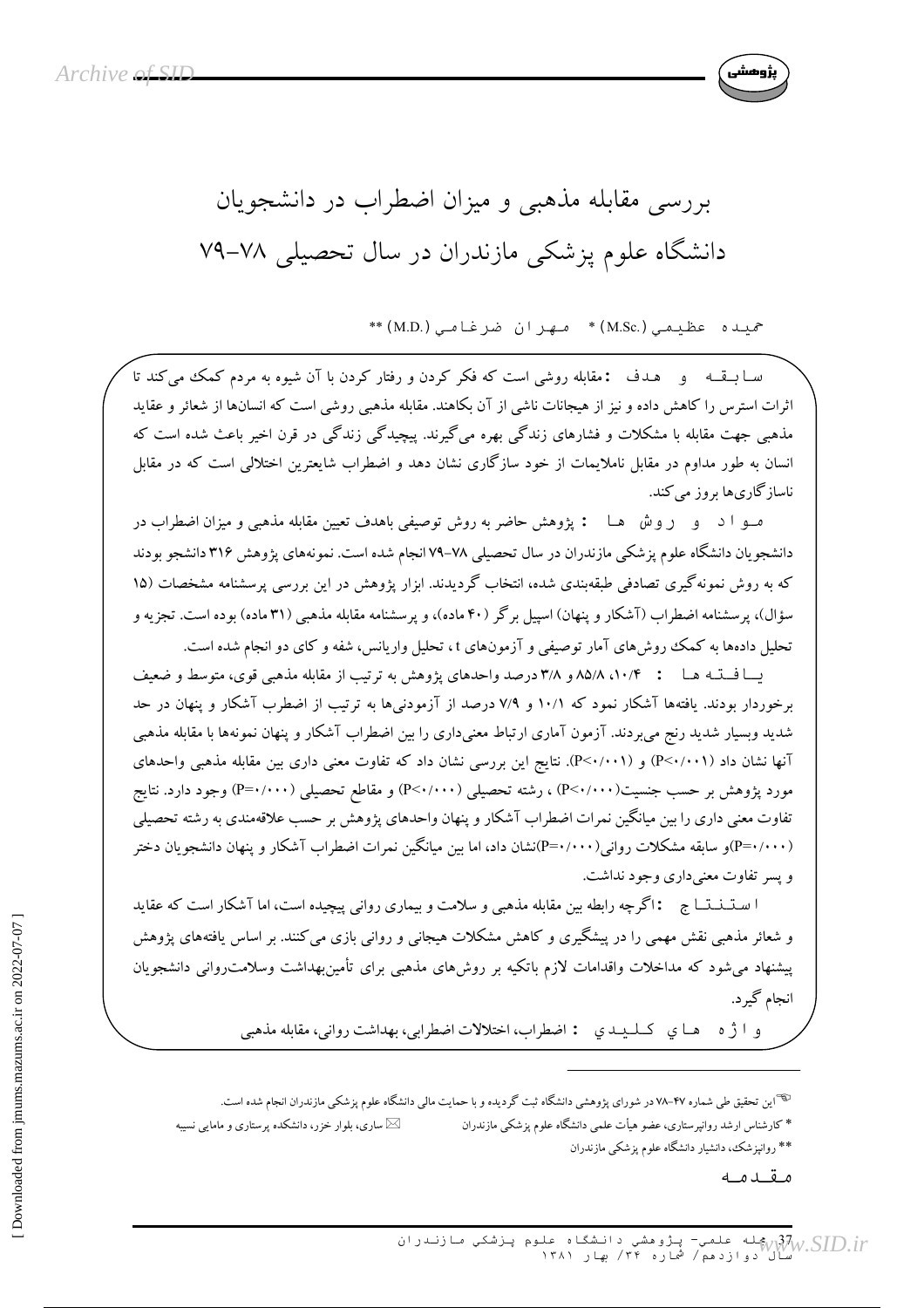زندگی بشر مبارزه پایاننایذیری بوده و قدرت مقابله و سازگاری او تنها پایگاه مستحکمی است که متضمن بقای او و رهگشای او در ادامه مبارزه است. مقابله و سازگاری فرآیندی یوپا، مداوم، پیشرونده و حفظ کننده زندگی است که به واسطه آن موجود زنده خود را با تغییرات مداوم محیط منطبق میسازد. مکانیزمهای سازگاری و شیوههای مقابلهای تعیین کننده مکان فرد در طیف سلامت و بیماری روانی است که بکارگیری مناسب آن منجر به ارزیابی درست موقعیت، احساس امنیت، دستیابی به حمایت، انعطاف پذیری، رشد و کسب هویت در فرد میگردد(۱). در همین راستا مقابله و سازگاری مذهبی روشی است که انسانها از عقاید و شعائر مذهبی جهت رویارویی با مشکلات و فشارهای زندگی بهره می گیرند(۲).

تاکنون مطالعات متعددی در کشورهای مختلف جهان در زمینه ارتباط بین گرایشات مذهبی و سلامت روانی انجام شده است که نتایج متناقضی را بههمراه داشتهاند. برخی از مطالعات ارتباط مثبت و معنی داری را بین بکارگیری شیوههای مقابله مذهبی ٰ و کاهش میزان و شدت افسردگی، اضطراب، طلاق، خودکشی، سوء مصرف مواد و اختلالات روانی نشان دادهاند(۷،۶،۵،۴،۳٪). برخی نیز بر مثبت و مفید بودن اثر متغیرهای مذهبی (اعتقادات، ارزشهای دینی، دعا، زیارت و غیره) بر سلامت رواني تأكيد دارند(٩،٨).

تحقیقات دیگر حاکمی از آن است که بکارگیری مقابله و روشهای معنوی و دینی مهمترین دستاویز بیماران مبتلا به سرطان و بیماران سالمند برای سازگاری با بیماریشان می باشد و مهمترین موضوعی است که در درمان این بیماران باید مورد توجه قرار گیرد (۱۰،۷،۴). علاوه بر ارتباط بالقوه و پنهان مذهب برای سازگاری با حوادث بزرگ و ناگوار، تحقیقات نشان میدهد که در

موقعیتهای جزیی و زندگی روزمره نیز مذهب نقش به سزایی به عهده دارد(٥).

یاراگامنت (۱۹۹۷) با مرور ۱۳۰ پژوهش در زمینه مقابله و سازگاری مذهبی و نقش آن در سلامت روانی نتیجه گرفت که ۳٤ درصد از مطالعات به اثرات مثبت و معنی دار مقابله و سازگاری مذهبی در کاهش افسردگی و اضطراب اشاره دارد. چهار درصد از مطالعات مرور شده، حاکبی از اثرات منفی مقابله و سازگاری مذهبی بر سلامت روانی بودند و ٦٢ درصد نیز هیچگونه ارتباطی را بین متغیرهای مقابله مذهبی و سلامت روان نشان ندادند(۳).

پیچیدگی زندگی در قرن اخیر باعث شده است که انسان بهطور مداوم در مقابل ناملایمات از خود سازگاری نشان دهد. اضطراب یکی از شایعترین اختلالاتی است که بر اثر تعارضات و ناکامی هایی که شخص در زندگی تجربه کرده و قادر نیست به نحو صحیحی با آنها روبهرو شود، بهوجود میآید(۱۱) و به عنوان یک اختلال در ۲تا۴ درصد جمعیت دیده می شود (١٢). اختلالات اضطرابي در روند تفكر و يادگيرى شخص اختلال زیادی ایجاد کرده و می توانند اثرات مخربی بر سلامت جسم و روان به جای گذارند (۱۳).

در شبکه ارتباطات اجتماعی و در گردش عظیم چرخهای تحول و پیشرفت و ترقی یک کشور، دانشجويان به عنوان متخصصين آينده نقش قابل توجهي را ایفاء می کنند(۱۱). مشکلات مربوط به مرحله انتقال از نوجوانی به جوانی، آشنا نبودن با محیط دانشگاه، دوری و جدایی از خانواده، عدم علاقه به رشته تحصیلی، ناسازگاری با سایر افراد در محیط زندگی، کافی نبودن امکانات رفاهی و اقتصادی و مشکلاتی نظیر آنها، از

جمله شرایطی هستند که میتوانند سبب آسیبپذیری

<sup>1.</sup> Religious coping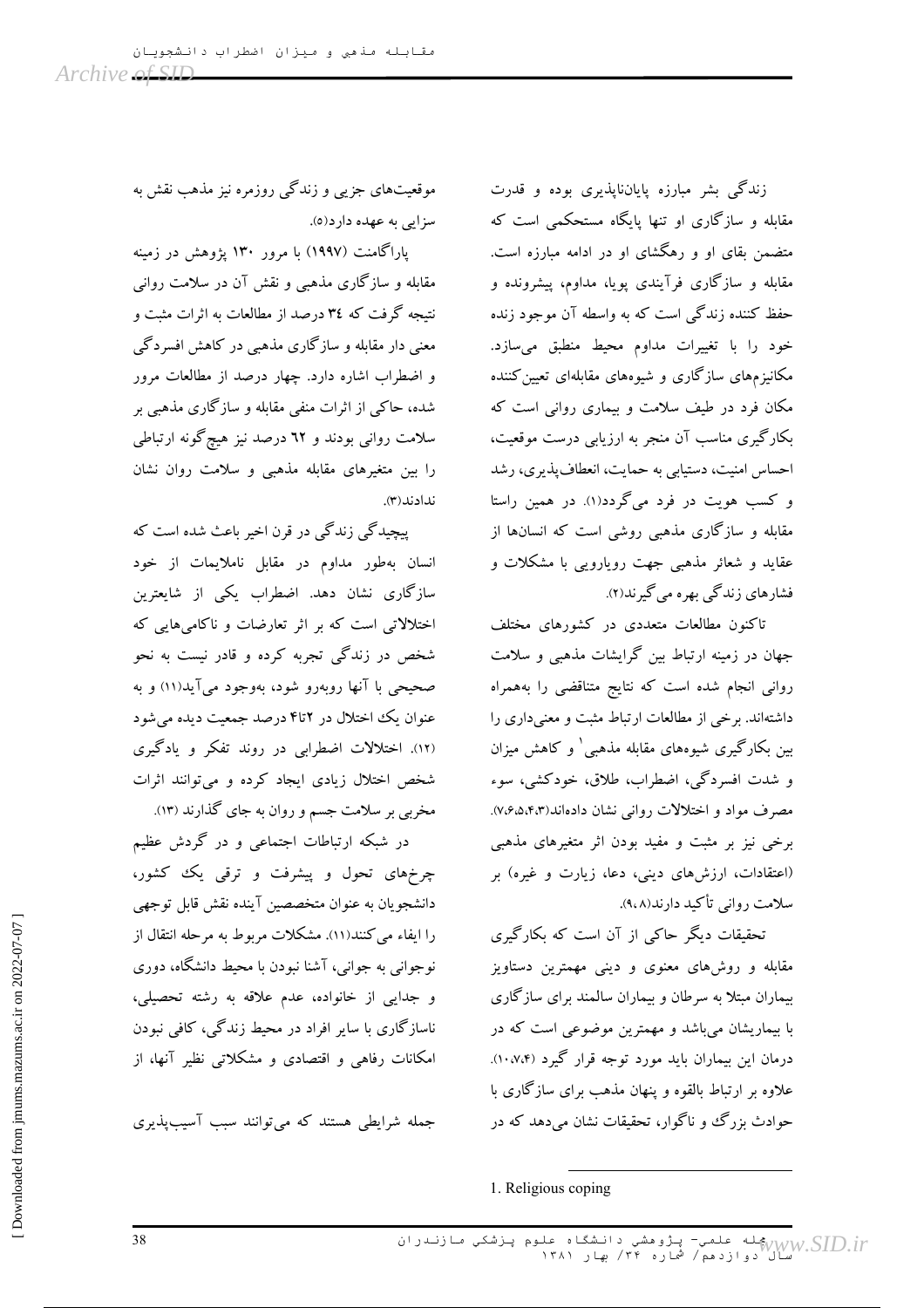

بیشتر و به خطر افتادن سلامت روانبی دانشجویان گردند  $.$ (12)

تاکنون مطالعات متعددی در کشورهای مختلف جهان در زمینه سلامت و بیماری روانی و عوامل مؤثر بر آن در دانشجویان انجام گرفته است که هدف تمامی آنها دستیابی به مشکلات دانشجویان و حل آنها به بهترین شیوه بوده است. در زمینه بررسی وضعیت تحصیلی و سلامت روانی (۱۵،۱۴)، جهت گیری دینی و سلامت روانی (۸،۶)، بررسی فشارهای روانی (۱۶)، افسردگی و اضطراب (۱۷)، اعتقادات دینی، نگرش مذهبی و روشهای مقابله (۱۹،۱۸) در دانشجویان تحقيقات گوناگوني انجامگرفتهاست.

در همین راستا پژوهشگر با عنایت به موارد فوق و با توجه به بافت فرهنگی و مذهبی جامعه و نتایج پژوهشهای محققین و همچنین تناقضهای موجود در زمینه نقش و اهمیت بکارگیری مذهب در مواجهه با مشکلات و ناملایمات، تحقیقی را با هدف کلی تعیین مقابله مذهبي و ميزان اضطراب دانشجويان دانشگاه علوم پزشکی مازندران جهت پاسخ به سؤالات زیر انجام داده است: مقابله مذهبی واحدهای مورد پژوهش چگونه است؟ میزان اضطراب واحدهای مورد پژوهش چه اندازه میباشد؟ آیا بین مقابله مذهبی و میزان اضطراب واحدهای مورد یژوهش همبستگی وجود دارد؟ مقابله مذهبی یا میزان اضطراب با کدامیک از مشخصات واحدهای مورد یژوهش ارتباط دارد؟

مـواد و روش هـا پژوهش حاضر از نوع توصیفی است. جامعه آماری را کل دانشجویان مشغول به تحصیل در دانشگاه علوم پزشکی مازندران در سال تحصیلی ۷۸–۷۹ تشکیل میدهند. حجم نمونه مورد مطالعه با توجه به تعداد کل دانشجویان ۳۳٥ نفر تعیین گردید. نمونههای مورد

بررسی از دانشکدههای پزشکی، داروسازی، پرستاری-مامایی، پیراپزشکی و بهداشت متناسب با حجم جامعه دانشجویان هر دانشکده به روشنمونهگیری تصادفی طبقەبندى شدە، انتخاب شدند. مهمترين معيار پذيرش نمونهها مسلمان بودن واحدهاى مورد يؤوهش بوده است. دانشجویان کلاس های مختلف به صورت گروهی و با حضور پژوهشگر به پرسشنامههای پژوهش پاسخ دادند. با کنار نهادن ۱۹ پرسشنامه که بهطور ناقص تکمیل شده بودند، دادههای بهدست آمده از ۳۱٦ یرسشنامه با استفاده از آمار توصیفی و آزمونهای t، تحلیل واریانس، شفه، ضریب همبستگی پیرسون و کای دو مورد تجزیه و تحلیل قرار گرفتند . کلیه محاسبات این پژوهش به وسیله کامپیوتر و با استفاده از برنامه SPSS انجام شد.

ابزار پژوهش به قرار زیر بوده است:

الف) پرسشنامه مشخصات : این پرسشنامه در برگیرنده مشخصات فردی، خانوادگی و اجتماعی دانشجویان بوده است. یک سؤال کلیدی بازنیز در این پرسشنامه در ارتباط با روشهای مقابله نمونههای یژوهش گنجانده شده بود (هنگامی که از مسألهای رنج می برید: معمولاً به چه شیوهای خود را تسکین مے دھیلہ؟).

ب) پرسشنامه مقابله مذهبی: این مقیاس به سنجش جنبههایی از اعتقادات و شعائر مذهبی می پردازد که به فرد در جهت درک و ارزیابی موقعیت، حمایت شدن و راه کارهای از عهدهبرآیی مذهبی برای مقابله با مشکلات وناملایمات زندگی روزمره وحوادث بزرگ و ناگوارکمک می کند. این پرسشنامه بر اساس مطالعات محقق تهیه و تدوین شده است. اعتماد علمی آن یک بار توسط آزمون مجدد (۸۸/ ۰ = r)و مجدداً با انجام آزمون دو نیم کردن و ضریب پایایی آلفا (آلفای کرونباخ) به ترتیب با ۰/۸۸ و ۰/۹۰ تعیین شد و در انتها پس از انجام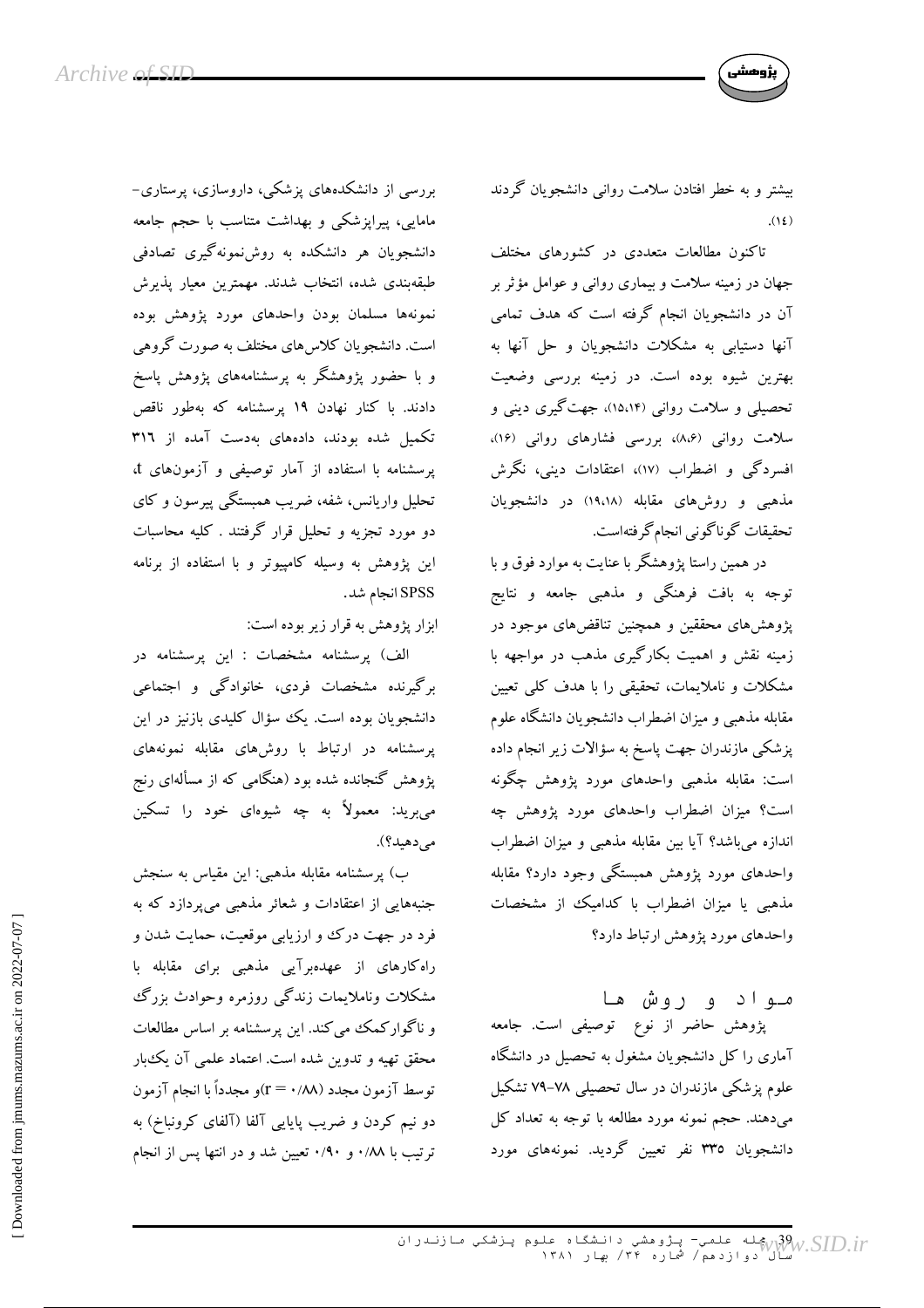اصلاحات لازم، به نظر اساتيد محترم دفتر مطالعات اسلامی در بهداشت روانی انستیتو روانپزشکی تهران رسیده و پس از تأیید نهایی به کار گرفته شد.

این مقیاس شامل ۳۱ ماده پنج گزینهای است که به روش لیکرت از صفر تا ٤ نمره گذاری شده است. مقابله مذهبی واحدهای مورد پژوهش بر اساس میانگین و انحراف معیار نمرات در سه سطح ضعیف (٥٦ و کمتر)، متوسط (۵۷ تا ۱۱۲) و قوی (۱۱۳ و بیشتر) رتبهبندی شده است.

ج) پرسشنامه اضطراب آشکار (موقعیتی)و پنهان (خصیصهای) اسپیل برگر: این پرسشنامه یک ابزار خود سنجی است که تاکنون کاربرد گستردهای داشته است. پرسشنامه فوق شامل ٤٠ ماده مي باشد كه ٢٠ ماده مربوط به اضطراب آشکار و ۲۰ ماده دیگر مربوط به اضطراب پنهان است. پایایی مقیاس مذکور بر اساس پژوهش هنجاریابی برای اضطراب آشکار ۰/۹۱ و برای اضطراب پنهان ۰/۹۰ بوده است(۱۱). اضطراب آشکار و پنهان آزمودنیها بر اساس نمرات بهدست آمده در ٦ سطح خفيف (٢٠ تا ٣١)، متوسط به پايين (٣٢ تا ۴٢)، متوسط ىه يالا (۴۳ تا ۵۲)، نسبتاً شديد (۵۳ تا ۶۲)، شديد (۶۳ تا ۷۴) و بسیار شدید (۷۳ به بالا) مورد بررسی قرار گرفت. لازم به ذکر است که ابتدا پرسشنامه مشخصات و سؤال باز (الف)و سپس پرسشنامههای مقابله مذهبی (ب) و اضطراب آشکار و پنهان (ج) دراختیار واحدهای مورد يژوهش قرار گرفت.

ىافته ها

اطلاعات بهدست آمده نشان میٖدهد که محدوده سنی واحدهای مورد پژوهش۱۸تا ۵۶ سال بوده است و ۱۹/۳ درصد آنها در رده سنی ۲۰ سال بودهاند. میانگین و انحراف معیار سن به ترتیب ٢٢/٧٥ و ٣/١٩ بوده است. ۷۵ درصد زن، ۷۵/۳ درصد مجرد، از نظر مقطع

تحصیلی ۳٤/٥ درصد کاردانی، ۲۹/۷ درصد دکترای عمومی، ۲٦/۹ درصد کارشناسی ناپیوسته، ۷/۳ درصد کارشناسی و ۱/۲ درصد در مقطع دکترای تخصصی مشغول به تحصیل بودند. بهعلاوه، ٤٦/٥ درصد در سال اول تحصيل، ٢٧/٨ درصد در سال دوم و سوم و ٢٣/٤درصد در سال چهارم و پنجم و ٢/٢درصد در سال ششم و هفتم مشغول به تحصیل بودند.

۰٫۳ادرصد نمونه ها وضعیت اقتصادی خود را متوسط گزارش نمودند. ۲۰/۳ درصد موارد در حین تحصيل به كار اشتغال داشتند. از لحاظ وضعيت اقامت، ۵۰/۶ درصد در خوابگاه، ۲۳/۸درصد در منزل شخصی، ۱۳/۷ درصد در منزل استیجاری و ۹/۶ درصد بین محل تحصیل ومحل سکونت رفت وآمد میکردند. ۲/۹درصد نمونهها در منزل اقوام اقامت داشتند .

۷/۶درصد واحدهای مورد پژوهش به رشته تحصیلی خود بیعلاقه بودند. ۳۸/۶درصد علاقهمند، ۳۴/۸ درصد تا حدی علاقهمند و ۱۹درصد به رشته تحصيلي خود بسيار علاقهمند بودند.

٨/٩ درصد نمونههاى پژوهش سابقه اختلال رواني را در خود وخانواده خود گزارش کردند. همچنین ۵۷/۶درصد نمونههای پژوهش مواجهه با شرایط پُرفشار را گزارش نمودند.

۲۷/۸ درصد نمونههای پژوهش در پاسخ به سؤال باز شیوههای مناسب نظیر مقابله فعال (برنامهریزی، مشورت کردن و غیره) و ۲۶/۹ درصد نمونهها روشهای نامناسب (نظیر گریه کردن، عصبانیت و یرخاشگری، گوشهگیری، مصرف دخانیات، خوابیدن، تفکرات منفی و غیره) را ذکر کردند. ۲۴/۷ درصد نمونهها در پاسخ به این پرسش به کارگیری شیوههای مذهبی (نظیر توکل به خداوند، تلاوت قرآن و ادعیه، ذکر و یاد خداوند، گوش دادن به صوت قرآن و غیره) را ذکر نمودند. ۹/۵ درصد واحدهای پژوهش شیوههای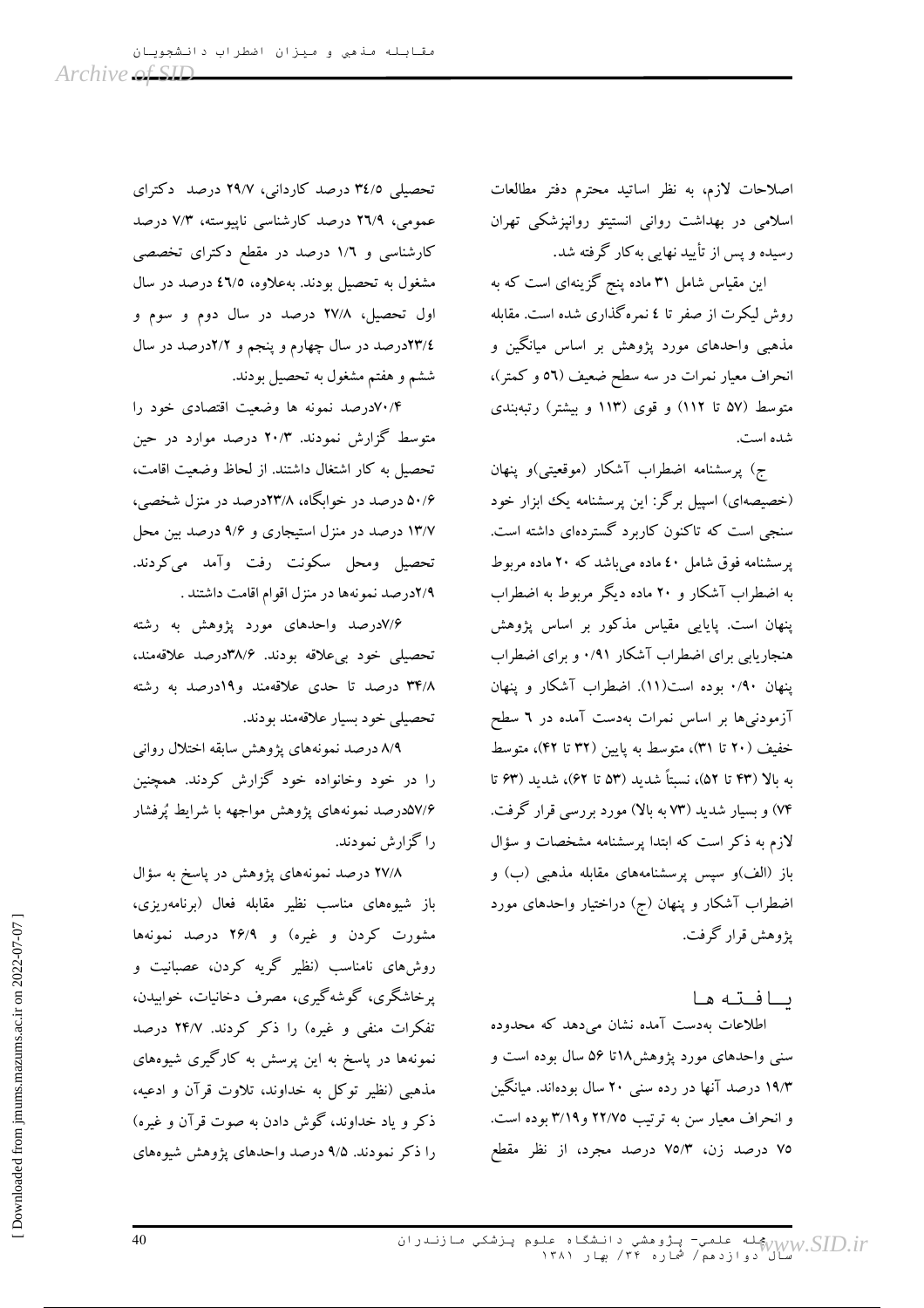

تمدد اعصاب (نظیر پیادهروی، ورزش، گوش دادن به موسیقی، انجام کارهای هنری و غیره) را ذکر نمودند.

یافتههای پژوهش نشان دادند که ۸۵/۸درصد واحدهای مورد پژوهش از لحاظ بهکارگیری مقابله مذهبی در حد متوسط، ۱۴/ ۱۰ درصد در حد قوی و ۳/۸ درصد در حد ضعیف قرار دادند.

همان گونه که نمودار شمارهٔ ۱ نشان میدهد، نمودار مربوط به مقابله مذهبی دارای کشیدگی به سمت راست است و این حاکی از اجرای آزمون مقابله در جامعه و نمونه مذهبی است. یعنی گروه نمونه از پایبندی قوی نسبت به بکارگیری اعتقادات و شعائر اسلامی در مواجهه با شرايط استرس زا برخوردار است.



<mark>نمودار شماره ۱:</mark> توزیع هیستوگرام نمرات مقابله مذهبی دانشجویان دانشگاه علوم پزشکی مازندران در سال ۱۳۷۹. نتایج نشان داد که میزان شیوع اضطراب آشکار و پنهان ( در حد بسیار شدید) واحدهای مورد پژوهش به ترتيب ٣/٥ و ١/٩ درصد بوده است.

براساس دادههای جدول شمارهٔ ۱، از مجموع ۳۳ نفر که از مقابله مذهبی قوی برخوردار بودند، اضطراب ۳/۸ درصد در حد متوسط به پایین بوده است. از مجموع ۱۲ نفر که ًمقابله مذهبی ضعیف داشتند، ۲/۶ درصد از اضطرابي در حد نسبتاً شديد و شديد رنج مي بردند.

دادههای جدول شمارهٔ ۲ نیز حاکی از آن است که از میان ۱۰/۴ درصد واحدهای مورد پژوهش که از مقابله مذهبی قوی برخوردار بودند، ۴/۴ درصد موارد اضطرابی در حد متوسط به پایین داشتند. در حالبی که از میان ۳/۸ درصد آزمودنیها که مقابله مذهبی ضعیف داشتند، ۲/۱ درصد از اضطراب در حد نسبتاً شدید تا بسیار شدید رنج میبردند.

نتايج پژوهش نشان داد كه بين مقابله مذهبي واحدهاى مورد يژوهش باميزان اضطراب آشكار وينهان  $X^2$ =۳۰/۵۴ ، df=۱۰ ، P<۰/۰۰۱) معنی داری (P<۰/۰۰۱ و ۲۰۰۱٬۰۰۱ ، ۴۶/۶۴ ، ۴۶/۶۴ (X<sup>2</sup>=۴۶/۶۴

میانگین نمره مقابله مذهبی در دختران ۹۶/۷۰ و در یسران ۸۵/٤۸ بوده است که آزمونهای آماری بین دو متغیر مقابله مذهبی و جنس اختلاف معنیداری را نشان دادند( P<۰/۰۰۰) ، اما مبانگین نمرات اضطراب آشکار و پنهان در دو جنس تفاوت معنیداری نداشته است (جدول شمارهٔ ۳).

| جمع کل                                        | قو ي                           | متو سط                                    | ضعيف                             | مقابله مذهبي   |
|-----------------------------------------------|--------------------------------|-------------------------------------------|----------------------------------|----------------|
| تعداد (در صد)                                 | تعداد (درصد)                   | تعداد (درصد)                              | تعداد (در صد)                    | اضطراب اشكار   |
| $\mathbf{r}\mathbf{r}(\mathbf{V}/\mathbf{r})$ | $\mathcal{F}(1/\mathcal{A})$   | $V(\Delta/\mathfrak{F})$                  | $\cdot(\cdot)$                   | خفيف           |
| $\Delta V(YV/\Delta)$                         | $\Upsilon(\mathbf{r}/\Lambda)$ | VF(YY/F)                                  | $\mathcal{U}(\cdot/\mathcal{V})$ | متوسط به پایین |
| $11 \cdot (TF/\Lambda)$                       | V(Y/Y)                         | $\cdots$ (۳۱/۶)                           | $\mathbf{r}(\cdot/9)$            | متوسط به بالا  |
| $SF(Y, \mathcal{X})$                          | $\Delta(1/\hat{r})$            | $\Delta\Delta(V/\mathcal{F})$             | $F(1/\mathbf{r})$                | نسبتاً شديد    |
| Y1(f/1)                                       | $\mathbf{r}(\cdot/\mathbf{q})$ | $\Lambda(\Delta/V)$                       | $\cdot(\cdot)$                   | شد ىد          |
| $11(\mathcal{r}/\Delta)$                      | $\cdot(\cdot)$                 | V(Y/Y)                                    | $F(1/\mathbf{r})$                | بسيار شديد     |
| $\mathbf{r}$ 19 $(1\cdots)$                   | rr(1.7F)                       | $\Upsilon V$ $(\Lambda \Delta / \Lambda)$ | $\Upsilon(\mathbf{r}/\Lambda)$   | جمع کل         |

جدول شمارهٔ ۱: توزیع فراوانی مقابله مذهبی دانشجویان دانشگاه علوم پزشکی مازندران برحسب اضطراب آشکار در سال ۱۳۷۹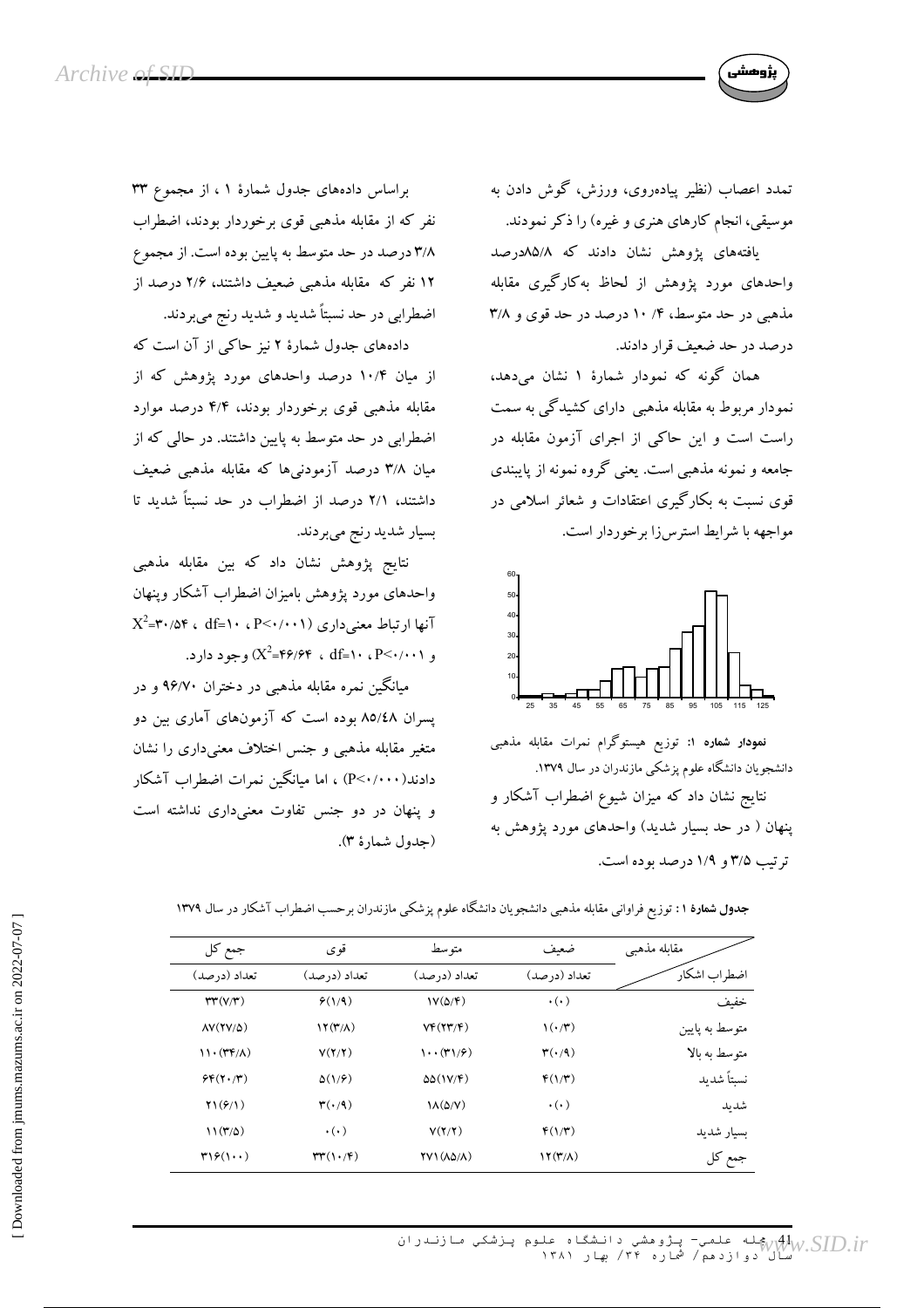| جمع کل                            | قو ي                                     | متو سط                                          | ضعف                              | مقابله مذهبي   |
|-----------------------------------|------------------------------------------|-------------------------------------------------|----------------------------------|----------------|
| تعداد (در صد)                     | تعداد (درصد)                             | تعداد (درصد)                                    | تعداد (در صد)                    | اضطراب ينهان   |
| $\mathsf{YA}(\Lambda/\mathsf{A})$ | $\Delta(1/\hat{r})$                      | $\Upsilon(\Upsilon/\Upsilon)$                   | $\cdot$ ( $\cdot$ )              | خفيف           |
| $9\Lambda(\mathbf{r})$            | $\mathcal{N}(\mathfrak{F}/\mathfrak{F})$ | $\Lambda^{\mu}(\Upsilon\mathcal{F}/\Upsilon)$   | $\mathcal{U}(\cdot/\mathcal{V})$ | متوسط به پایین |
| 1.5(TY/9)                         | $9(Y/\Lambda)$                           | $A\left(\frac{1}{\Lambda}\right)$               | $F(1/\mathbf{r})$                | متوسط به بالا  |
| 91(19/T)                          | $\Delta(1/\hat{r})$                      | $\Delta f(1V/1)$                                | $\mathbf{Y}(\cdot/\mathbf{P})$   | نستاً شدىد     |
| 19(9)                             | $\cdot(\cdot)$                           | 19(6/1)                                         | $\mathbf{r}(\cdot/9)$            | شدىد           |
| $\mathcal{F}(1/9)$                | $\cdot(\cdot)$                           | $F(1/\mathbf{r})$                               | $\mathbf{Y}(\cdot/\mathbf{P})$   | بسيار شديد     |
| $\mathbf{r}$ 19 $($               | rr(1.7)                                  | $\Upsilon V \Lambda (\Lambda \Delta / \Lambda)$ | $\Upsilon(\mathbf{r}/\Lambda)$   | جمع کل         |

ج**دول شمارهٔ ۲:** توزیع فراوانی مقابله مذهبی دانشجویان دانشگاه علوم پزشکی مازندران برحسب اضطراب آشکار در سال ۱۳۷۹

جدول شمارهٔ ۳: میانکین و انحراف معیار نمرات مقابله، اضطراب اشکارو پنهان دانشجویان دانشکاه علوم پزشکی مازندران برحسب جنسیت در سال ۱۳۷۹

|                           |               | کل آزمودنبی ها                                                | يسر ان                                                                  | دختران                 | رمقابله مذهبي |
|---------------------------|---------------|---------------------------------------------------------------|-------------------------------------------------------------------------|------------------------|---------------|
|                           |               | ميانگين (انحراف معيار)                                        | ميانگين (انحراف معيار)                                                  | میانگین (انحراف معیار) | متغير ا       |
| $\cdot$ / $\cdot$ $\cdot$ | $f/Y^*$       | $4\mathbf{r}/\mathbf{A}$ $(1\mathbf{A}/\mathbf{A}\mathbf{V})$ | $\Lambda\Delta/\mathfrak{F}\Lambda(\mathbf{Y})/\mathbf{V}\mathfrak{F})$ | $99/V \cdot (19/V)$    | مقاىلە        |
| $NS^*$                    | $- \cdot$ /۳۲ | $FO/V \cdot (11/Y)$                                           | F9/0(11/99)                                                             | FO/AO(11/IV)           | اضطراب آشكار  |
| $NS^*$                    | $\cdot$ /19   | FF/10(1.41)                                                   | f''/90(11/97)                                                           | FF/YY(1.79)            | اضطراب ينهان  |

\* معنی دار نیست

میانگین نمرات اضطراب آشکار و پنهان واحدهای مورد پژوهش بر حسب علاقهمندی به رشته تحصیلی  $P<\!\!\cdot\!\!\cdot\!\!\cdot\!\!\circ\!\!$  تفاوت معنی داری را نشان داد $P<\!\!\cdot\!\!\circ\!\!\circ\!\!P$ 

نتایج این بررسی تفاوت معنیداری بین مقابله مذهبی واحدهای مورد پژوهش برحسب رشته تحصیلی، مقطع تحصیلی، دانشکده و وضعیت اقامت واحدهای مورد پژوهش نشان دادهاست (جدول شمارهٔ ۴). بررسی حاضر نشان دادکه میانگین نمرات اضطراب آشکار و پنهان واحدهای مورد پژوهش بر حسب سابقه اختـــلال روانــي تفـــاوت معنـــي داري در دوگـــروه دارد

(P<۰/۰۵). به طوری که میانگین نمرات اضطراب آشکار و پنهان در گروهی که سابقه اختلال روانی را گزارش نمودند، پالاتر از گروه دیگر بود.

جدول شمارهٔ ۴ : نتایج آزمون کای دو بر روی برخی از ویژگیهای دانشجویان دانشگاه علوم پزشکی مازندران برحسب مقابله مذهبی در سال ۱۳۷۹

| درجه            | ازمون | درجه  |             |
|-----------------|-------|-------|-------------|
| معناداري        | كايدو | آزادى |             |
|                 |       |       | متغير ها    |
| $\cdot/\cdot$ ۴ | 34/96 | ۲۲    | رشته تحصيلي |

42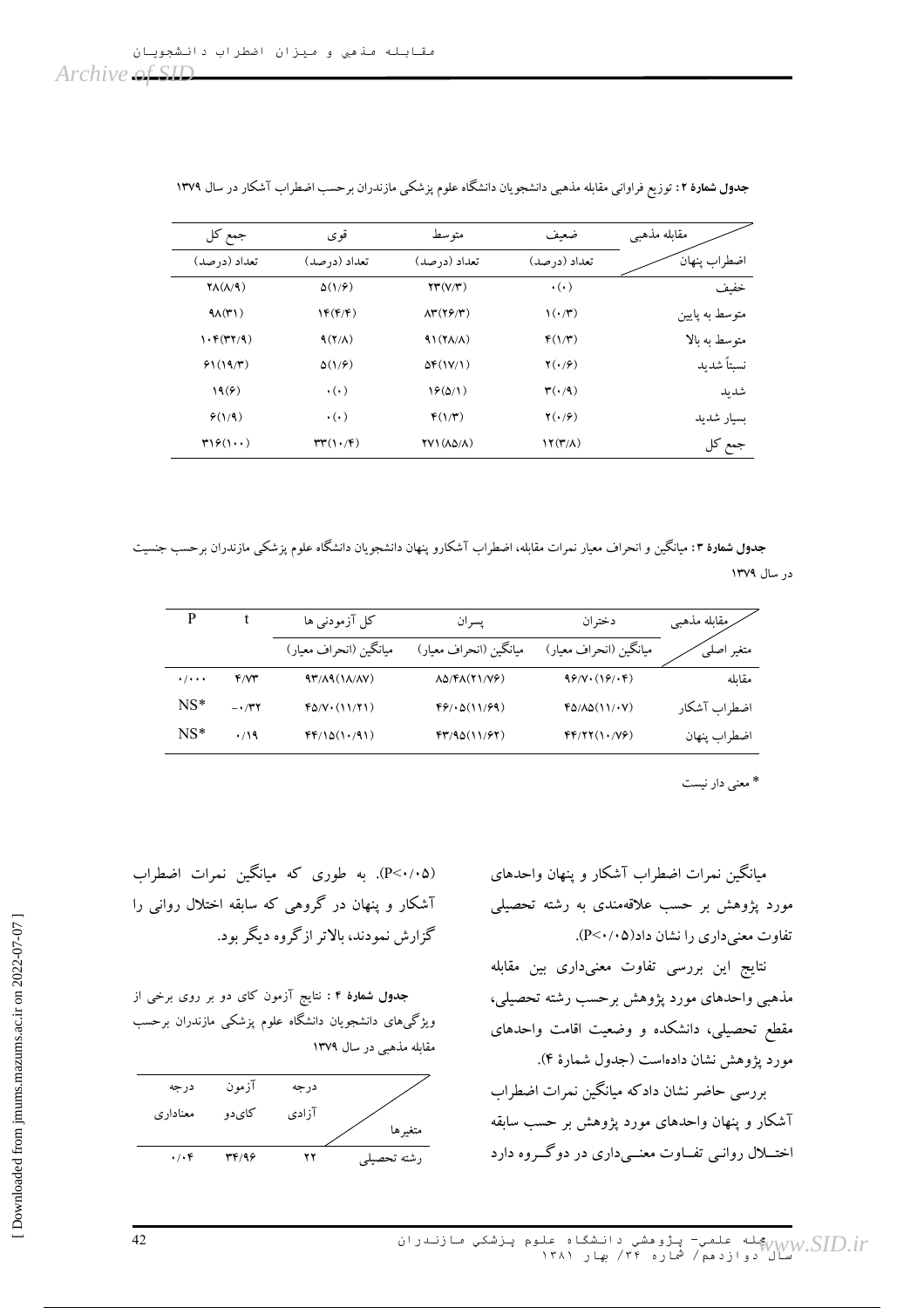

| مقطع تحصيلي | $\lambda$ | 17/63                 | $\cdot/\cdot$ ۳             |
|-------------|-----------|-----------------------|-----------------------------|
| دانشكده     | ٨         | $Y \cdot / \Lambda f$ | $\cdot/\cdot\cdot$ $\wedge$ |
| وضعيت اقامت | $\lambda$ | 19/69                 | $\cdot$ / $\cdot$ $\cdot$   |

ىحث

۸۵/۸ و ۱۰/٤ درصد واحدهای مورد یژوهش از لحاظ به کارگیری مقابله به ترتیب در سطح متوسط و قوی بودند. تحقیقاتمتعددی در رابطه با نقش متغیرهای مذهبی در سلامت روانی در ایران انجام شده است. نتایج پژوهش عمران نسب (۱۳۷۸) در زمینه رابطه اعتقادات مذهبی و سلامت روان نشان داد که ۵۷/۳۳ و ۱۹/۵۵درصد واحدهای مورد پژوهش به ترتیب از اعتقادات مذهبی در حد متوسط و قوی برخوردار بودند(۱۸). همچنین پژوهش صولتی و نجفی (۱۳۷۹) در زمینه رابطه نگرش مذهبی و مکانیسمهای مقابله دانشجو یان نشان داد که ٦٥ درصد از کل آزمودنی ها در رویارویی با مشکلات و استرسهای شدید از مقابله مذهبی استفاده می کردند(١٩). یافتههای فوق با اندک تفاوتی با نتایج پژوهش حاضر هماهنگ هستند که یکی از دلایل این تفاوتها می تواند جنبههای گوناگون مورد بررسی در زمینه مذهب و سلامت روان و نیز مقیاس های مورد استفاده برای اندازهگیری این متغیرها باشد.

نتـايج بررسـي حاضـر نشـان داد كـه ميـزان شـيوع اضطراب آشکار و پنهان(شدید وبسیارشدید) واحـدهای مورد پژوهش به ترتیب ۱۰/۱ و ۷/۹ درصد بوده است.

فرهادی و امینی (۱۳۷۸) نیز میزان اضطراب شدید در دانشجویان مورد مطالعه را ۷/۱ درصد گزارش نمو دند (١٧).

با توجه به مطالعات انجام شده در زمینه بررسی سلامت روانی دانشجویان، اضطراب یکی از شایعترین مشکلات روانی دانشجو یان بو ده است(۱۵،۱۴).

اکثریت واحدهای مورد پژوهش که از مقابله ضعیف برخوردار بودند، اضطراب با شدت بیشتر را تجربه مي كردند (جداول شمارهٔ ۱و۲). اين يافته پژوهش با نتایج پژوهش پاراگامنت (۱۹۹۷)، شهبازی (۱۳۷۶)، مشکانی (۱۳۷۷)، میرهاشمیان(۱۳۷۸) و جلیلوند (۱۳۷۸)

هماهنگ است(۱۱،۸،۶،۵،۳).

جنسیت نقش مهمی در اتخاذ شیوههای مقابلهای دارد(۲۰). نتایج پژوهش حاضر تفاوت معنیداری در مقابله دختران ويسران نشان داد.

تفاوت زنان و مردان در میزان مذهبی بودن توسط محققین متعددی مورد بررسی قرار گرفته است. این حقیقت که زنان بیشتر از مردان از مقابله استفاده می کنند مدتهاست که به اثبات رسیده است(۱۹،۵،۳). توجیه مطرح در این رابطه آن است که مذهب حاوی فرامین و دستوراتی است که متضمن جنبههای اخلاقی و تربیتی میباشد و این موارد با نقش زنان به عنوان مادر و مربی همخوانی بیشتری دارد(٦). جزیی از این تفاوت مربوط به راههای متفاوت اجتماعی شدن دختران و پسران است. بهطور مشابه در اکثر فرهنگءا پسران آموزش می بینند که به خود تکیه کنند و مستقل باشند. در برخی فرهنگءها نیز پسران آموزش می,بینند که پرخاشگر باشند. همچنین دختران آموزش میبینند که مطیع، پرورش دهنده و مسؤول باشند (٢١). برخی از تحقیقات نیز حاکمی از آن است که بین زنان و مردان در گرایشات مذهبي تفاوت معنىدارى وجود ندارد(١٨،٥). نتايج یژوهش میرهاشمیان (۱۳۷۸) نیز نشان داد که مردان نسبت به زنان از گرایشات مذهبی بیشتری برخوردارند(٦).

از دلایل متفاوت بودن نتایج تحقیقات گوناگون شاید تفاوت در ابزار به کار گرفته شده و نیز جنبههای مورد بررسی مذهب نظیر سنجش اعتقادات، نگرش،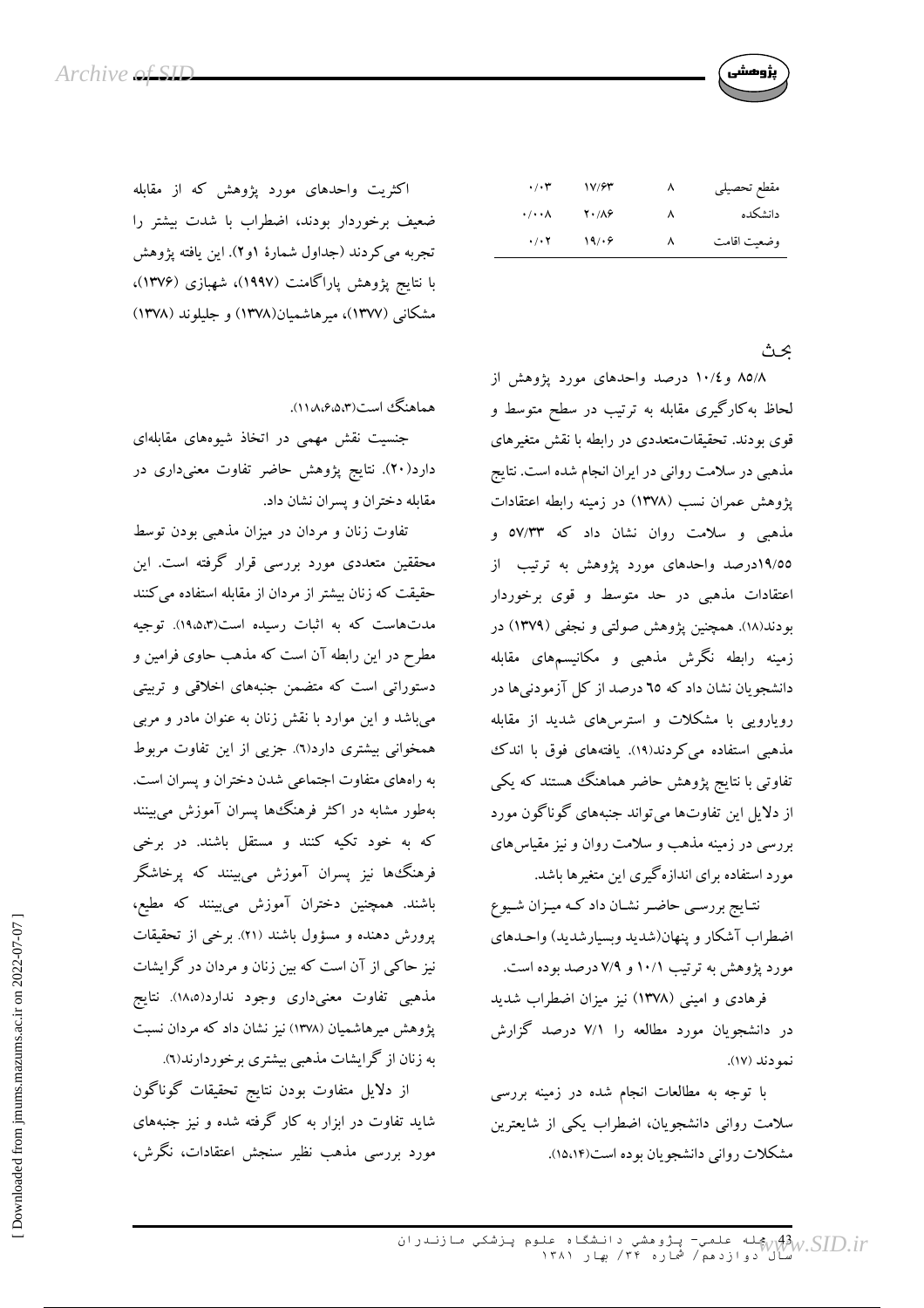گرایشات، جهت گیری و مقابله و سازگاری مذهبی باشد که مؤید تفاوت زنان و مردان در ابعاد گوناگون مذهب میباشد. میشل آرژیل(۲۰۰۰) در این رابطه مینویسد: مذهبی بودن زنان و مردان با هم متفاوت است و در مراحل مختلف رشد و تکامل آنان، این تفاوت کاملاً آشکار است(۲۱).

یافتههای پژوهش حاضر مؤید عدم تفاوت در میزان اضطراب آشکار و پنهان در دوجنس میباشد. این یافته با نتایج پژوهش زب و مور (۲۲) و فرهادی و امینی (۱۳۷۸) هماهنگ میباشد(۱۷). در پژوهش مشکانی (۱۳۷۷) میانگین نمرات اضطراب پنهان دختران بیش از میانگین نمرات اضطراب پنهان پسران است، ولی این تفاوت از لحاظ آماری معنی دار نبوده است (۱۱) که با یافتههای پژوهش حاضر هماهنگ میباشد.

همچنین یافتههای این تحقیق نشان داد تفاوت معنیداری بین میانگین نمرات اضطراب آشکار و پنهان واحدها برحسب علاقهمندى به رشته تحصيلي وجود دارد، بهطوری که میانگین نمرات اضطراب آشکار و پنهان آزمودنیهایی که به رشته تحصیلی خود علاقهای نداشتند زیادتر از گروههای دیگر بوده است. در همین رابطه تحقیقات باقری یزدی و همکاران (١٣٧٤) و عکاشه (۱۳۷۹) نیز نشان داد که دانشجویان غیر علاقهمند به رشته تحصیلی خود از مشکلاتی نظیر افسردگی رنج برده یا از سلامت روانی کمتری برخوردارند(۱۵،۱۴).

درپژوهشحاضر،۸/۹درصد واحدهای موردپژوهش سابقه اختلال روانی را گزارش نمودند.نتایج پژوهش باقری یزدی وهمکاران (١٣٧٦) نشان دادکه ۶/لادرصد دانشجويان مورد پژوهش سابقه ناراحتی عصبی وروانی راگزارش نمودند(١٤). یکی از علل این تفاوت میتواند ویژگی آزمودنبیها باشد، بهطوری که در پژوهش حاضر نمونههای یژوهش را دانشجویان مشغول به تحصیل در

سالهای مختلف تشکیل میدادند، ولی در پژوهش فوقالذكر فقط دانشجويان جديدالورود مورد بررسي بودهاند که هنوز استرس های متعدد دوران دانشجویی را تجربه ننمودهاند. این یافته میتواند دلیل دیگری بر آسيب پذيرى دانشجويان باشد. همچنين براساس يافتهها بین میانگین نمرات اضطراب آشکار و پنهان واحدهای مورد یژوهش که سابقه اختلال روانی دارند، نسبت به گروه دیگر تفاوت معنی داری وجود دارد. چنین یافتهای مي تواند بيانگر آن باشد كه احساس بيم، تنش، نگراني و اضطراب از عناصر اصلی و مشترک بسیاری از مشکلات و نابسامانیهای روانی است(۲۳).

با عنایت به یافتههای پژوهش توجه به میزان اضطراب، علاقهمندي به رشته تحصيلي، سابقه اختلال روانی و آگاهی از شیوههای مقابلهای دانشجویان به عنوان راهی جهت شناسایی و انجام مداخلات لازم در تأمین سلامت روانی آنها توصیه میگردد. در انتها گفتنی است که هرگونه نتیجه سببی در رابطه با متغیرهای یژوهش نیاز به بررسی های دیگر با روش مناسب دارد.

سیاسگز اری

بدین وسیله از شورای محترم پژوهشی دانشگاه علوم پزشکی مازندران جهت تصویب طرح و پذیرش هزینه اجرای آن و همچنین از دکتر علیرضا خلیلیان و دکتر محمدپور که در اجرای این پژوهش همکاری صمیمانه داشتهاند، سپاسگزاری میٖنماییم و نیز از مسؤولين محترم دفتر مطالعات اسلامي در بهداشت روانی انستیتو روانپزشکی تهران که بازبینی پرسشنامه مقابله را تقبل نمودند، کمال تشکر را داریم. همچنین از کارکنان اداره آموزش دانشکدههای مختلف که همکاری ارزندهای با پژوهشگر در اجرای پژوهش داشتهاند، قدردانی می شود و در انتها از دانشجویان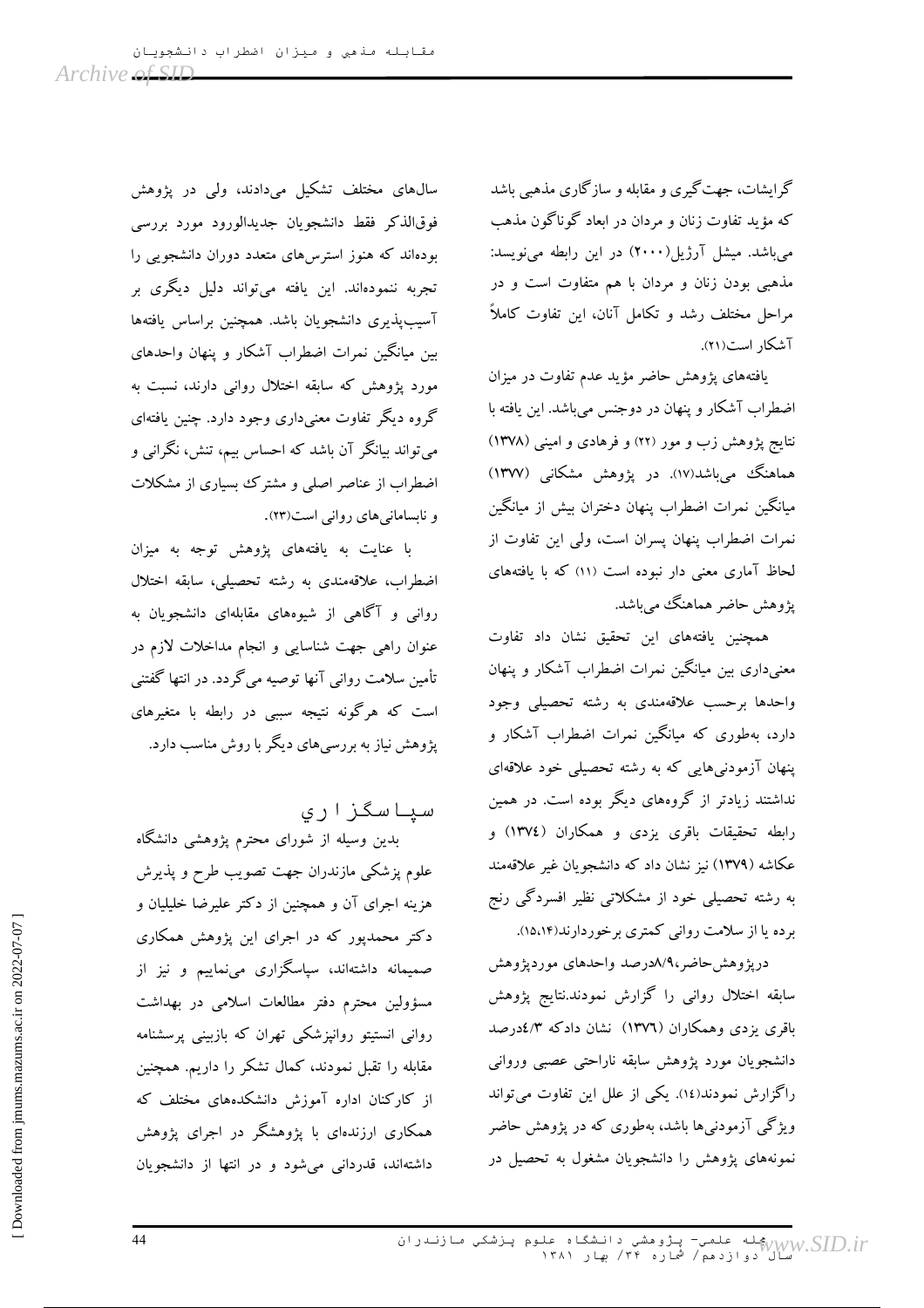عزیزی که در نهایت خوشرویی، صبر و حوصله به مىنماييم. پرسشنامەهاي پژوهش پاسخ دادند،سپاسگزاري

- 1. Carson V, Arnold E.N. Mental health nursing: patient journey. California: W.B. Saunders Company, 1996.
- 2. Koenig HG, Weiner DK, Peterson BL, Meador KG, Keefe FJ. Religious coping in the nursing home: a biopsychosocial model. Int J Psychiatry Med. 1997; 27(4): 365-376.
- 3. Paragament K.I. The psychology of religion and coping. New York: Guilford Press; 1997.
	- ٤. نجم عراقی لعیا. مذهب و کنار آمدن. *روانشناسی* دین، ۱۳۷۹؛ سال اول، شماره ۲: صفحات ۷۸ تا  $V<sup>4</sup>$
	- ٥. جليلوند محمد امين. بررسي رابطه نماز با اضطراب در دانش آموزان دبیرستانی شهر تهران، ۷۵–۷۲. تهران: انتشارات *دانشگاه اسلامی، ۱*۳۷۸؛ شماره ۸: صفحات ٦١ تا ٦٨.
	- ٦. میرهاشمیان حمیرا. تأثیر اعتقادات مذهبی در شکل گیری منبع کنترل و نیم٫رخ٫روانی دانشجویان دانشگاههای تهران.تهران: انتشارات *دانشگاه* اسلامے، ١٣٧٨؛ شماره ٨: صفحات ۶۹ تا ٨٠.
- 7. Pressman P, Lyons J, Larson David B, Strain J. Religious belief, depression, and ambulation status in elderly women with broken hips.  $Am-J-Psychiatry$ . 1990;  $147(6)$ : 758-760.
- فيهرست منابع ۸ شهبازی آناهیتا. بررسی ارتباط بین جهت گیری دینی وسلامت روانی . *خلاصه مقلات همایش نقش دین در بهداشت روان.* تهران: آذر ماه ۱۳۷٦. صفحه ٨٥
- ۹. مکارمی آذر.همبستگی بینآرامش روانی، ارزش های دینی. *خلاصه مقلات همایش نقش دین در* بهداشت روان. تهران: آذر ماه ١٣٧٦. صفحه ٧٢.
- 10. Norum J, Risberg T, Saberge E. Faith among patients with advanced cancer: a pilot study on patients. offered " no more "pallition. **Support-Care-Cancer.** than 2000 Mar; 8(2): 110-114.
	- ۱۱. مشکانی زهرا سادات. بررسی شیوع اضطراب و عوامل مؤثر بر آن در دانش آموزان دبیرستانی قاسمآباد اسلامشهر. م*جله دانشکده پزشکی، ۱*۳۷۷؛ شماره ٥: ٨٩ تا ٩۴.
	- ۱۲. وهابزاده جواد. در ترجمهٔ *مباحث عمده در روانپزشکی،کلارنس ج. راد(مؤلف).چاپ دو*م. تهران: انتشارات و آموزش انقلاب اسلامی، ١٣٧٠، صفحه ١١٧.
	- ۱۳. نیک بخت نصرآبادی علیرضا، جعفری غلامحسین، ناجی همایون. بررسی تأثیر آوای قرآن در كاهش اضطراب قبل از انجام اقدامات تشخیصی و درمانی. *طب و تزکیه، ۱*۳۷۷؛ شماره ٢٩: صفحات ٧٨ تا ٨٣.
	- ١٤. باقرى يزدى سيد عباس، بوالهرى جعفر، پيروى حمید. بررسی وضعیت سلامت روانی دانشجویان ورودی سال تحصیلی ۷۳-۷۴ دانشگاه تهران.